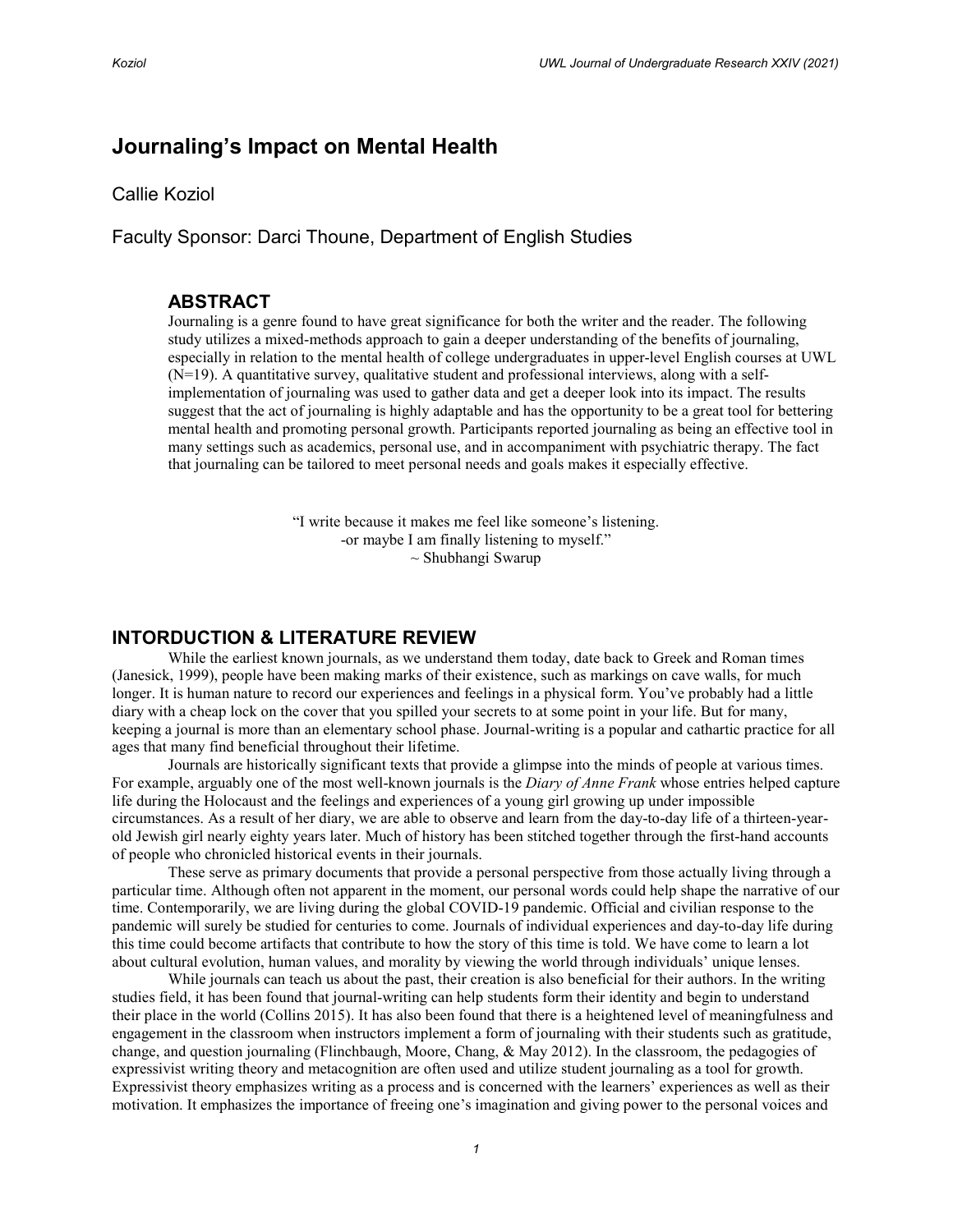creative abilities of all students. The goal is for writing to become a process of discovery for both the writer themselves and the ideas they imagine. This approach is the most widespread poststructural approach in the teaching of composition (Laila 2014). Keeping a journal is a large part of this pedagogy since journaling allows for students to express themselves in a way that will help them develop their personalities and affirm their self-realization (Elbow 1973). In 2014, Laila implemented the expressivist pedagogy as well as journaling with undergraduate English majors in a college writing course. It was reported that in addition to students feeling more confident in their writing abilities, students claimed that journaling became very therapeutic and cathartic for them. The student's beliefs about journaling echoed the notion that writing about important personal experiences in an emotional way brings about improvements in emotional and physical health (Pennebaker & Seagal 1999) as well as generates new ways of thinking about emotions, cognitive processing, and health (Smyth & Pennebaker 2008).

Another popular composition pedagogy that believes in the power of journal-writing is metacognition. Metacognition is described as a human's unique ability to reflect on, monitor, and control knowledge and thoughts (Flavell 1979). This pedagogy focuses on self-regulation through writing and giving individuals an insight into their strengths and weaknesses. Metacognition goes hand in hand with the famous psychologist Albert Bandura's theory of reciprocal determination and agency. Metacognition allows an individual to be aware of their agency and helps them develop self-regulation and transfer skills, knowledge, and strategies across contexts and situations. A study conducted by Negretti in 2012 integrated these ideas by introducing college undergraduate writing students to prompted journaling to elicit their metacognitive awareness. Throughout the semester, students began to selfregulate through the development of their personal writing and became more successful at analyzing the task at hand and making appropriate rhetorical choices in their academic writing (Negretti 2012). Another study by Bekeleski in 2016 found that undergraduate students in a dental hygiene program who implemented regular reflective journaling into their routine had increased scores on the California Critical Thinking Skills Test (CCST) compared to their peers who did not journal. This suggests that the act of journaling and reflective writing can increase one's critical thinking skills (Bekeleski 2016). Literature in writing studies suggests that implementing journaling can help students both with their skills in the classroom as well as in their daily life.

Along with the writing studies field, the findings of psychological studies also support the idea that writing for oneself can be a very emotional and ultimately healing practice. For example, journaling has actually been shown to increase one's affect and self-control (Warwick 2018). A study conducted by Suhr et al. in 2017 discovered that participants who journaled had lower depression scores compared to the control group who did not journal and reported an increased use of the functional emotion regulation strategy reappraisal. Psychologists advocate that journaling can become a dynamic tool for personal growth and healing (Borkin 2014). In another study conducted by Phillips, Lynne, & Rolfe in 2016, participants used writing as a means of catharsis and to enable expression and exploration of parts of the self that were not immediately accessible. Writing was also a safe and private place for the participants to express "unmanageable" material, the true or hidden self, and the process of counseling itself. In a sense, writing functioned as a bridge, enabling participants to hold onto, internalize, and extend their counseling. Due to its benefits, journaling is often used in the therapy process to aid in mental health healing and maintenance.

Journaling allows a platform for the writer to get their thoughts out while minimizing the fear of selfdisclosure (Asbury, Casey, & Desai 2018). Due to its nature, journaling is a unique form of writing whose intended audience is usually only oneself. Because of this, individuals don't have the same fears of self-disclosure as they would if they were to share their thoughts or feelings with another person. This allows writers to work through their thoughts in a physical way rather than keeping everything bottled up in their head. Getting inner turmoil out on paper can be a form of catharsis and aid in the healing process. Whether used hand-in-hand with psychiatric therapy, or just journaling for one's pleasure, journal-writing has been shown to greatly benefit a writer's mental health.

Journaling is proven to have benefits for the writer as well as potential future readers and can take many forms such as free journaling, guided journaling, writing with a pen and paper, or writing digitally. For the purpose of this study, I am less interested in a specific type of journaling and more interested in the impact of writing, in any form, used to help process an individual's internal and external environments. The proposed research study will add to the existing field of literature and seeks to answer the following research questions:

- How does the act of journaling affect mental health in the students in upper-level English courses at UWL?
- How is journaling beneficial to undergraduate English majors in terms of processing emotion?
- What percentage of upper-level students in English courses surveyed at UWL journal regularly?
- What do these students who journal frequently find the most beneficial about journaling?
- What can journaling do for me personally?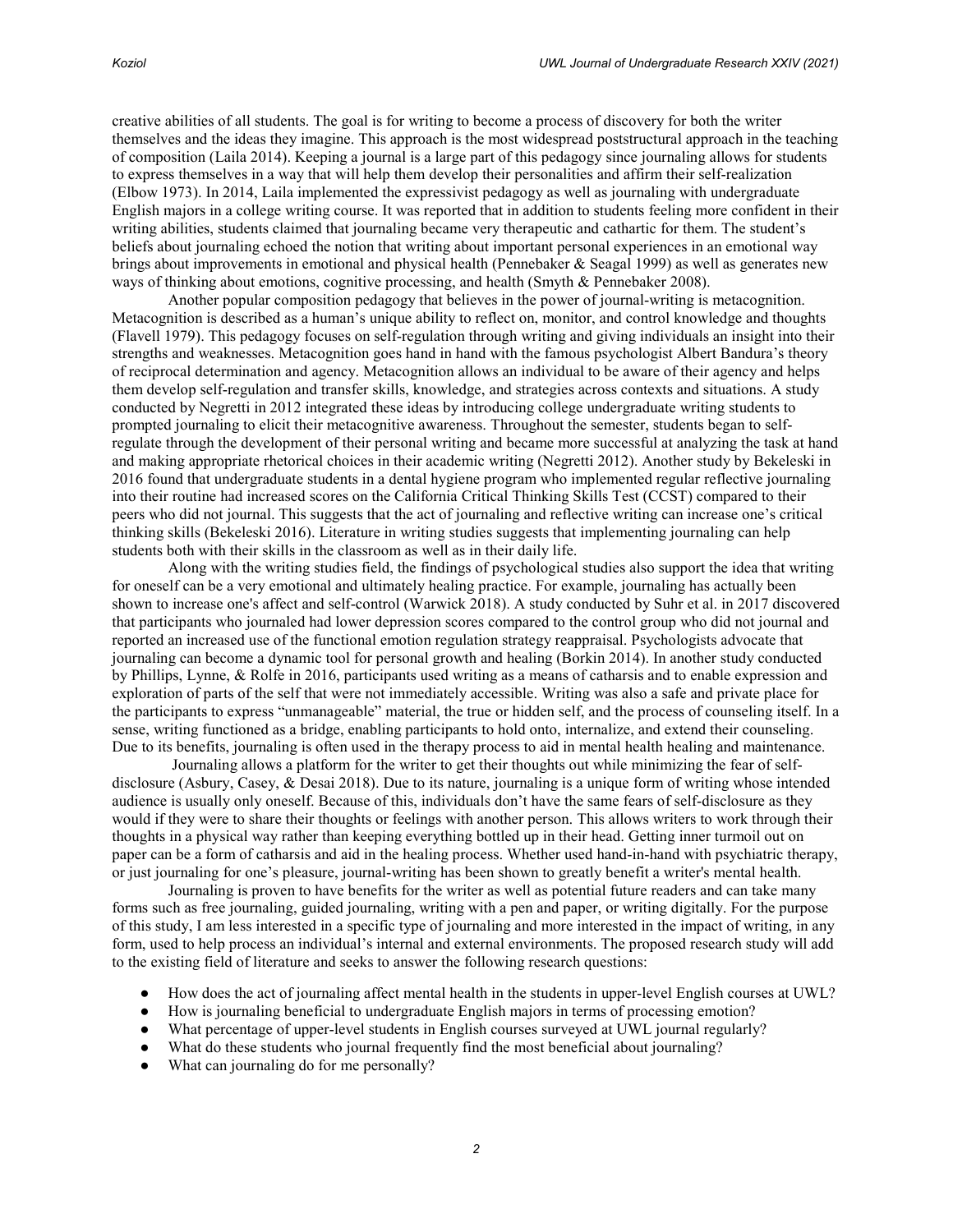I aim to understand the significance of using journaling as a tool to improve or maintain mental health and what aspects of journal-writing upper-level college students find beneficial. I thought this population would be interesting to examine because college students often face stressful situations and life transitions, and students taking upper-level English courses are likely to find joy in the act of writing and composition. I aim to hear directly from the users of this therapeutic tool to gain a deeper understanding of this genre.

# **ABOUT THE RESEARCHER**

I am a second semester senior at the University of Wisconsin-La Crosse and am conducting this research project as my English Capstone for the course ENG 413. I am a double English and psychology major and am going to graduate school to become a PhD level psychologist. Prior to this study, I had never consistently journaled or seen its benefits first-hand. This topic allows me to merge my love of writing and psychology as well as provide me with a new tool for expression and processing. This topic will also be helpful and informative in my graduate school pursuits and may be something I implement in my own professional practice one day.

# **METHOD**

### **Participants**

Participants in this study include individuals enrolled in upper-level English Courses. Participants are undergraduate college students around the age of 19 to 25 years old from the University of Wisconsin-La Crosse, a medium sized, predominantly white institution in the Midwest. Participants were informed of the nature of the study as well as any possible inherent risks involved with participation and consented by clicking the arrow to begin the survey. This study is IRB approved.

### **Procedure**

This study utilizes a mixed-methods approach that incorporates quantitative survey data, qualitative interviews with students and a licensed psychologist, as well as a qualitative personal reflection on the benefits of incorporating journaling into my daily life. Participants were asked to complete a short survey on Qualtrics that asked closed and open-ended questions about their journaling habits. They were encouraged to take the survey even if they do not journal. The survey utilized branching logic that collected different types of information depending on if the participant journals or not. The last question of the survey asked if the participant wanted to volunteer to be interviewed about their experience with journal-writing. Four students volunteered and were interviewed via Zoom. They agreed to the interview being recorded, in writing via email, as well as verbally before the interview. For the sake of confidentiality, all student participants will remain anonymous. Psychologist Katie Moore, PhD was also interviewed on Zoom and agreed to the recording of the interview. In addition to survey and interview data, I implemented journaling into my routine. I journaled 3-7 times per week for 10 weeks and documented my experiences by noting progress, setbacks, and breakthroughs I had with the journaling process.

# **RESULTS**

#### **Survey**

My Qualtrics survey received 19 responses over a 33-day period. Only 2 participants responded that they do not journal at all. The rest reported they either journal rarely, 2-5 times per week, or nearly every day. 1 participant reported that they journal multiple times a day (see figure 1 for breakdown).



**Figure 1**: How often participants reported that they journal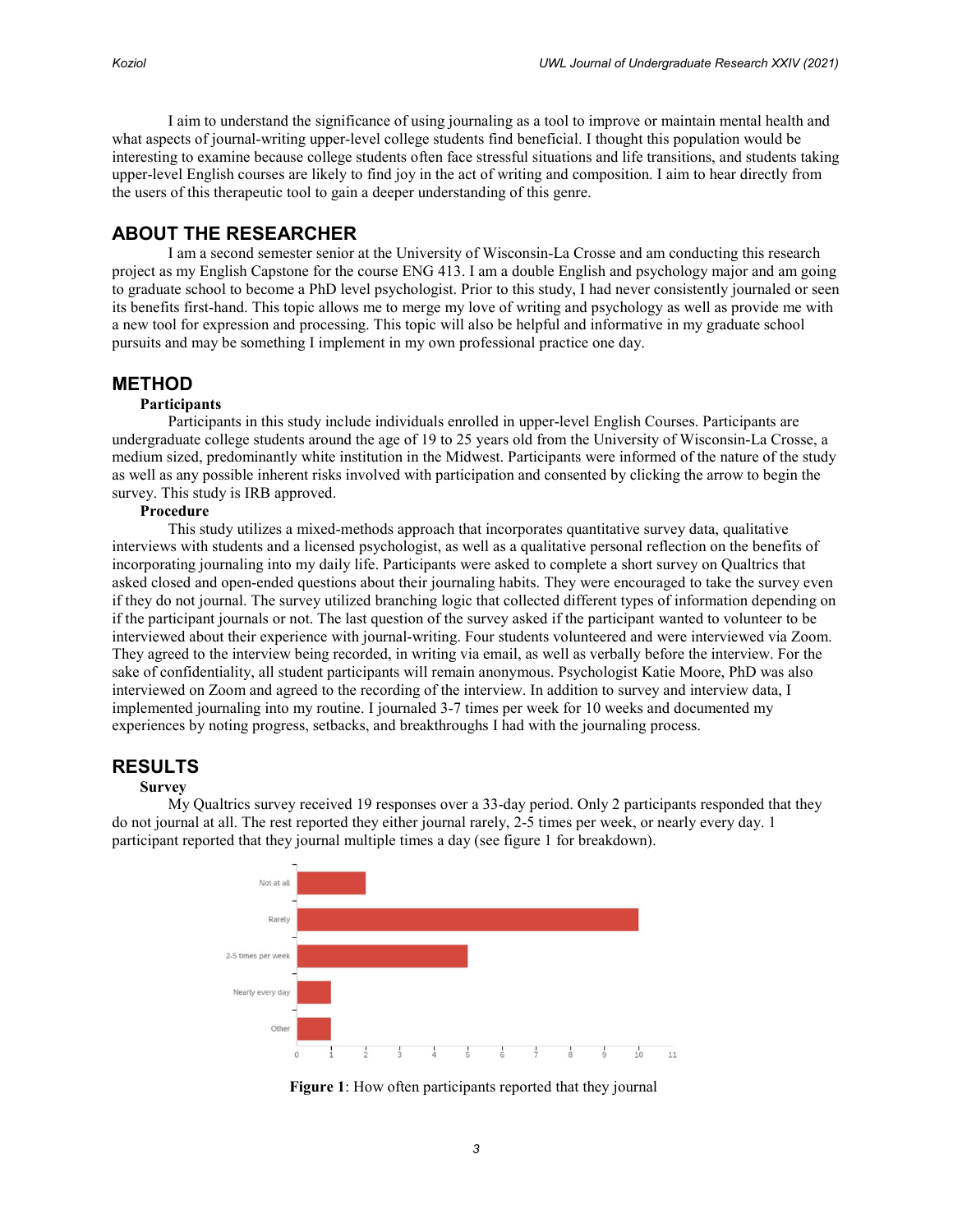The 2 participants who responded that they never journal were directed to a secondary set of questions. One of the participants reported that they used to journal in the past but found they do not have enough time to keep up with it and usually turn to social media to document their life instead. The other participant reported that they have never journaled because they just have never had an interest in it.

The remaining 17 participants were directed to questions regarding their journaling habits. When asked how they journaled (freestyle, prompted, timed, bullet journal, or other) nearly 79% of participants reported freestyle. Most participants (73.7%) also preferred to journal traditionally with a pencil and paper rather than digitally or in a different medium (15.8%).

Interestingly, when asked how enjoyable journaling is (see figure 2) and how much the participant feels it aids their mental health (see figure 3), responses were split. Although degrees of intensity varied, most participants reported journaling to be at least a little enjoyable (94.74%) and beneficial to their mental health (94.74%).







**Figure 3**. Participant's beliefs on how much journaling helps their mental health

Participants were then asked a series of open-ended questions regarding their relationship to journaling. I organized and coded responses for each question. The first open-ended question asked participants why they journal. 11% reported that they journal for religious reasons such as prayer, scripture, or relating God's word to daily life. 35% of responses indicated that journaling serves as an outlet for them to vent or dump their thoughts out on paper. 29% of responses conveyed that they journal to help process their emotions or use journaling as a part of their mental health treatment. The remaining 25% of responses explained that they journal to document their life to be able to remember and reflect on later.

The next question asked participants how they got into journaling. I received 16 responses to this question. Responses to how the participant got started journaling varied greatly, however, the categories that had the most responses were: therapy/counseling (19%), religious practices (13%), grade school (13%), and socially whether through friends, family, or social media (25%).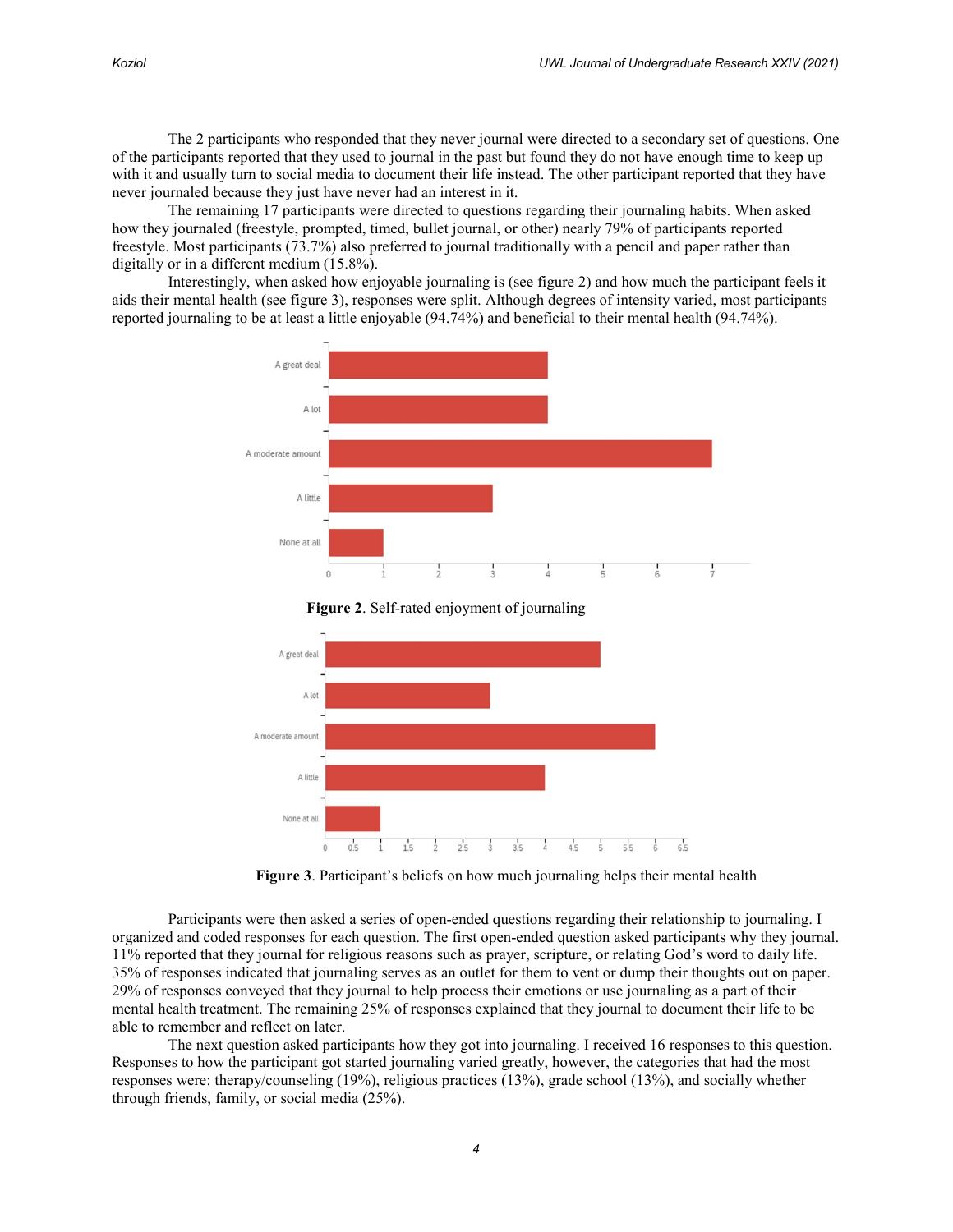The following question asked participants how they typically feel after they journal. 35% of participants noted a feeling of relief or feeling lighter after they journal. 30% of participants reported a feeling of calm or peace and 24% reported feeling a reduction is stress/anxiety. Interestingly, 11% of participants reported negative feelings after journaling such as "horrible," "guilty," "frustrated," "sad," or "angry."

The last question asked participants what they find themselves writing about most often. 17% reported journaling about prayer or scripture. 24% reported writing most about emotions or mental health. 35% stated they write about life stressors or problems they are facing. The remaining 24% indicated that they journal about their daily life or events that happened that day.

I deduce from this data that although participants shared some similarities in their responses, there wasn't a clear consensus. This suggests that journaling is a unique practice to each individual and there is no one 'right' or agreed upon guidelines for how journaling functions.

#### **Student Interviews**

I conducted 4 student interviews to gain a deeper understanding of my population's experience with journaling. For the sake of confidentiality, the students interviewed will remain anonymous and they will be referred to as Student 1, Student 2, Student 3, and Student 4. All 4 students indicated on the survey that they are regular journalers and volunteered to be interviewed and share more about their experiences.

After interviewing my peers, it became apparent that although all 4 students utilize journaling, they have very different histories with, relationships with, and processes or styles for how they approach journaling. Many students noted that their journaling journey has been very fluid with shifting methods, mediums, and level of consistency throughout the years.

2 students stated that their journaling is tied into their religious practice. Student 1 noted she often uses journaling during Eucharistic adoration and noted, "I picked up journaling for anything spiritual like prayers." Student 4 expressed a similar passion for using journaling as an extension of her religious practice. She noted, "Journaling is tied in with my prayer so a lot of times I will go sit in the Chapel with my journal and write." She also noted that she believes journaling is so important to her because, "To some extent I'd say the Lord is working through my writing."

While all students interviewed seem to utilize journaling for their own individualized purpose, they all reported journaling to be a helpful tool for them to use in their life. Student 1 noted, "I think I'm the kind of person that can be kind of blind to my emotions and blind to how I'm actually feeling and how I'm reacting to things, so writing it down actually allows me to physically see it and to actually sit with it and process it." Student 2 explained journaling helps her process emotions and big changes or transitional periods in her life such as "starting a new school or coming to college for the first time." Similarly, Student 3 acknowledged the challenges during the COVID-19 pandemic and said, "I feel like it's really easy to get overwhelmed with a lot of emotions this past year and whenever I feel like I can't move on from a thought, move on from a feeling, or get past something that's when I need to journal. I need to write it out, so I can move on. I need to say my feelings to be more at peace with them, be able to move past it, and just keep going."

When asked if journaling has ever helped them heal from a situation, all four students acknowledged that journaling itself is not a magic cure, but it is a tool to help and at the very least, document their struggles to reflect on later. Student 1 explained that journaling helps her "get those feelings out and down and get a little separation from them to kind of just you know, restore that self-love and self-appreciation feeling." She continued on saying, "I can get everything out and look at it and, like take a pause on everything, I guess, instead of trying to solve everything in my brain right now. It's okay, I just take one day at a time. Slowly I've seen that it allows me to kind of step outside of the situation and analyze it from a different perspective and then grow and heal from that I guess." She stated that, "It's a step in the healing process. You can document to look back and feel proud of your growth."

All 4 students enjoy rereading past journal entries and noticing change and personal growth. Student 2 often goes back in past journals with a different color pen and adds comments on post-it notes or in the margins. She explained it's "kind of a conversation with myself either highlighting things I really love that I said or making a comment like, 'you'll get there, this happened later, or here's how that turned out.'" Similarly, Student 1 noted, "I definitely go back and reread and it's definitely cool to see the growth as me as a person, but also the growth in my journaling style and what I tend to write about." All students interviewed acknowledged that rereading their writing is very beneficial once they have had time and space from the situation to gain perspective and compare their past to the present.

Two students discussed journaling being important because it is something for yourself or others to look back on and learn from in the future. Student 1 stated, "who knows who is going to read it, but on the off chance that your children inherit it when you pass away, that's something that they can have that's yours and that's super super special." Student 3 also noted feeling compelled to journal to have a personal account to look back on. She said,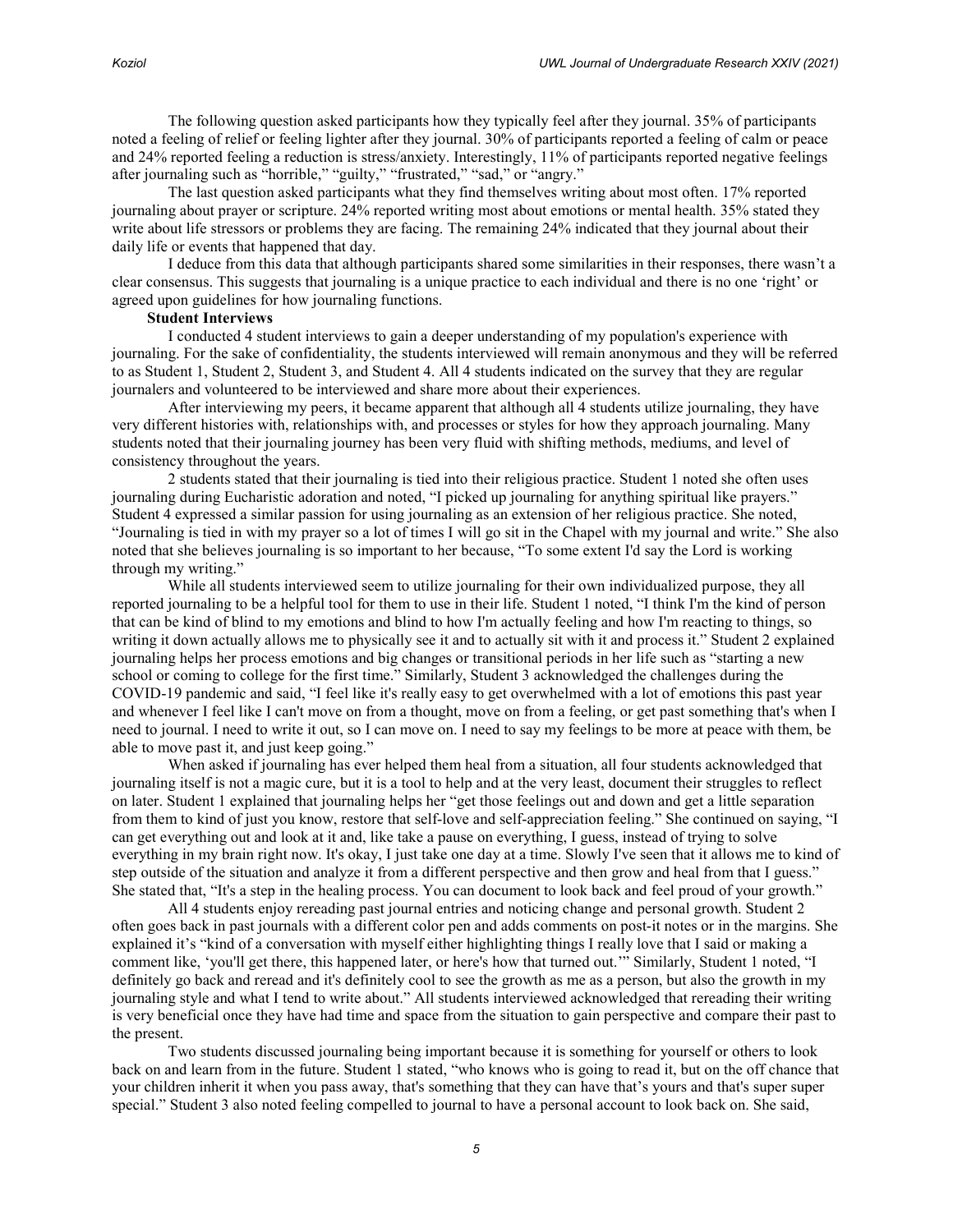"This will be so interesting and beautiful for me to look at whenever I'm older because we're living at such important times. Right now, especially during a pandemic, we're living through a monumental time in our lives being in our early 20s, with social justice issues happening, and you want to remember these moments and they deserve to be given the spotlight."

Lastly, another aspect that all 4 students talked about was journaling's personal benefits for their mind and mental health. Student 2 expressed that journaling is cathartic for her because "I am such a language nerd whenever I can put my thoughts down into that form that I feel very comfortable with. It just feels like it's easier to kind of work through and it kind of makes you take that pause and take that moment to just feel free, like a meditative moment just to reflect." She added on saying, "It took me a while to kind of get into it and feel the benefits of it, but once I started, I kind of haven't stopped just because it is so refreshing, and it connects me to myself a little bit." Student 3 noted, "Journaling is definitely self-care for me because I like pausing my day and being mindful. It's definitely helped me become more mindful and that's so easy to not be in today's society, to not take time and pause and think about how you feel or how others feel." Like many, Student 4 has found journaling to be beneficial "just in a general way for my mental health, like it's been really, really good." Explaining, "It's just like a very tangible way to approach situations and I know exactly what I need to do in order to just feel better." Even though all students interviewed journaled differently, the main theme all four discussed was the positive impact journaling has had on their minds and their ability to process their lives.

#### **Professional Interview**

My interview with Katie Moore, PhD helped me gain a deeper understanding of how journaling can be used during the therapy process. Dr. Moore provides therapy services for children, adolescents, and young adults in Madison, WI. She stated that she primarily uses journaling with her clients to prompt self-monitoring which leads to greater self-awareness. This process also allows for individuals to "take more control over their emotional experience." She explained that in the therapy process, journaling can take many different forms depending on the function the provider and client want it to serve. For example, if a client is being treated for a trauma they experienced, they would write a trauma narrative about a difficult experience for the purpose of cognitive processing. If someone is experiencing depression or anxiety, they may use journaling as a form of emotional expression. Journaling can also be used to decrease someone's negative self-talk by using journaling to "engage in that more realistic self-talk so that they develop more awareness into what their negative thought patterns are." Journaling can also aid in exposure therapy, especially when treating anxiety. A client might write an entire narrative on "the worst-case scenario that could happen" and then the provider and the client go through it and talk about it a couple of times to decrease anxiety.

When asked how journaling could be beneficial for one's mental health, Dr. Moore explained that for many mental health issues such as anxiety and depression, the crux of the problem oftentimes is emotional avoidance. In other words, when experiencing big, intense emotion people often do everything they can to push it down to control it. Dr. Moore stated that journaling allows a way to approach those emotions and work to "understand them and validate them in a context that feels a lot safer and also in a context that's a lot more contained." This increases the individual's emotional awareness and allows them to respond to their emotions rather than react. In a therapy setting, Dr. Moore advocates that the audience of a client's journal entry should never herself, but rather the individual themselves. Sometimes a client's journal entries even take on the form of letters meant for a person in their life that allow for an unfiltered way to express everything the client wishes they could say. Journaling during therapy treatment may be different than other journaling settings because the goal of therapy is behavior modification. Dr. Moore states that in therapy, "there needs to be an aspect of 'I need to read this over, I need to look for negative thought patterns, or I need to reflect on this, so that I could do things differently.'" Writing seems to only be half of the process, the other is rereading and reflecting on one's entries. In this setting, journaling is used as a tool to build self-awareness that can lead to self-reflection and ultimately change that will lead to improved mental health.

#### **Self-Reflection**

After doing so much research on journal-writing, I thought it would be beneficial to insert myself into the research and see how journaling may impact me personally. I bought a journal and implemented journaling into my routine. I journaled 3-7 times a week for 10 weeks. I used the traditional medium of pen and paper and wrote in freestyle. I have 42 entries total of varying lengths and subject matter. Writing primarily at night before I went to bed, I found this practice a nice way to reflect on the day's events. This semester began with passing of my grandfather as well as held tremendous life events such as interviewing for graduate school, deciding which graduate program to attend, supporting my family through hardships, finding a place to live and a job in a brand-new city, losing 12-week life and death battle for my grandma whom I could not visit in the hospital due to Covid restrictions, and preparing to graduate and say goodbye to the friends I have made. These pivotal events will have profound influence on the course of my life. I discovered writing through them extremely helpful. I found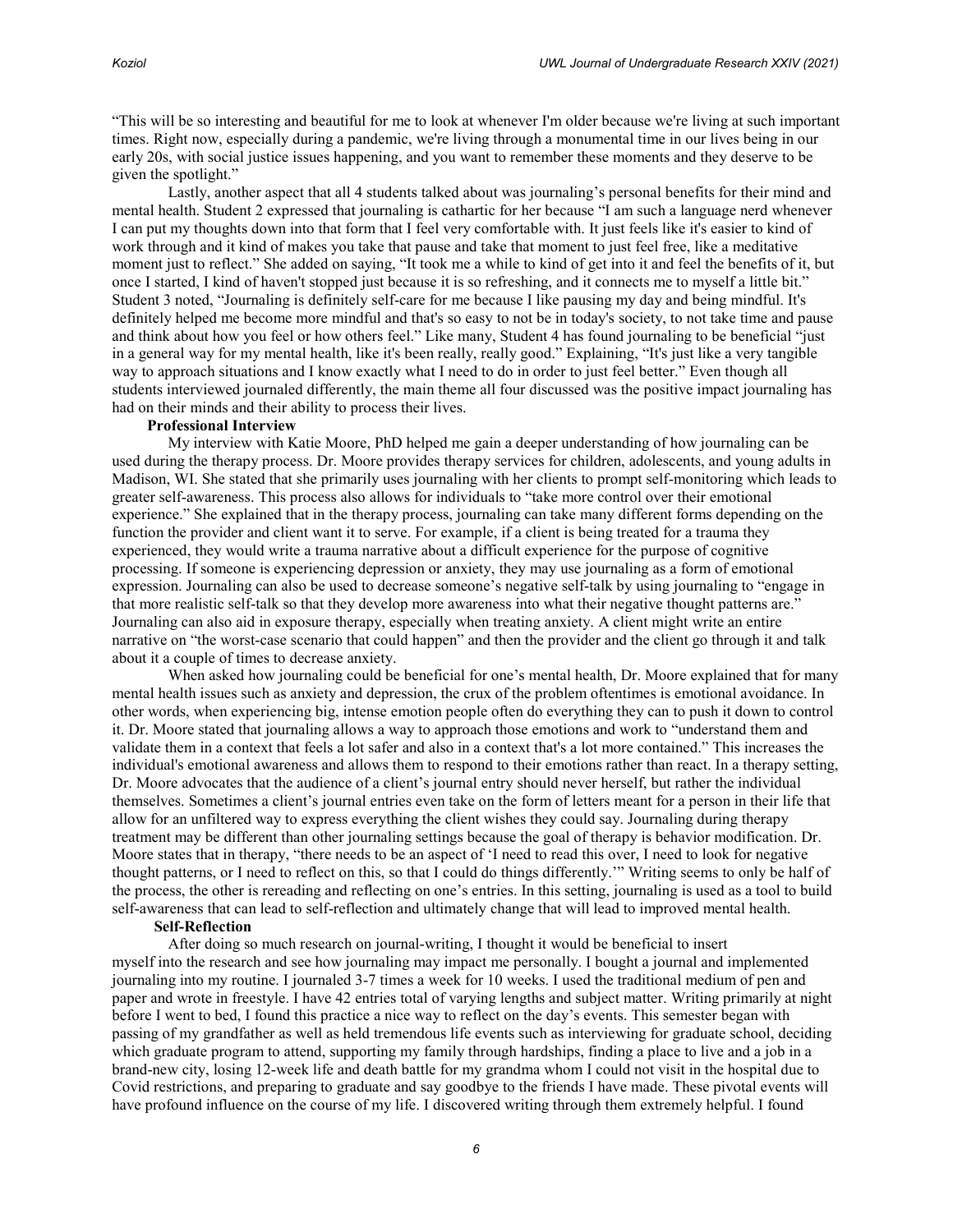myself processing emotion rather than suppressing it and pushing forward, seemingly stumbling to the finish line. I discovered early on that I wasn't getting much out of simply documenting the day's events. Incorporating my feelings and thoughts from the day provided much more benefit.

I also found myself writing my entries to my future self. This helped me put things into perspective: that what seems big now, won't in a few years. I also geared my entries to my future self because I'm excited to look back on this time in my life and have personal documentation of my thoughts and experiences. I made sure to write down heartfelt memories that I know I will love having detailed recounts of later in life, like my brother asking me to be my niece's godmother or my last memories with my Grandpa. I also wanted to document the hardships I faced so I can look back and remember everything I went through and how hard I worked for what I have. By rereading entries from the beginning of my journaling experience, I already see growth and realize that things oftentimes aren't worth worrying about so much in the moment, and that everything tends to work out in the end.

Although I began to realize some of the benefits from journaling early on, I still struggled with consistency and having the motivation to write entries. I categorized my reasons for not wanting to journal as: not knowing what to write about, feeling too tired and just wanting to go to bed, and feeling too busy or overwhelmed. I often felt I needed to have something profound to say in order to journal, so if I had an average, boring day I wasn't sure I could contribute any meaningful thoughts to an entry. Sometimes, if something very emotional or upsetting happened, I found myself not wanting to write it down because that seemed to make it real. In reality though, these events were the ones that yielded the greatest benefit. Lastly, at times journaling just felt like one more thing I had to do on my seemingly never-ending to-do list.

A few weeks into my implementation I hit a wall and was beginning to feel resentful and frustrated that I *had* to find the time, energy, and subject matter to write about. I had clearly lost sight of what journaling is really about - that it's for me. I found that the hardest part was usually starting. Once I made an entry, I usually felt better, however, it really began to be a struggle to put the pen to paper. Conducting the peer interviews restored my passion. Hearing 4 of my peers share about how beneficial journaling is for them and how much they enjoy it was really inspiring. Their passion rubbed off on me and restored my enthusiasm about this process. The day of my final peer interview, I sat outside in the sunshine and wrote 10 pages. Once I started, I couldn't seem to stop. Afterwards, I felt indescribably lighter, at peace, and rejuvenated. That day served as a turning point for me, and I approached journaling differently after that. I saw it more as something for me rather than something I had to do. My interview participants also served as a great source of advice and encouragement over the weeks. My final interview question was a bit of a selfish one - I asked if they had any advice for me as an aspiring journaler. They all had insightful advice, and many advised me to not force myself to write if I do not want to, and to keep in mind that journaling is something that should help you, not be something that you feel pressure to do. This experience suggests that perhaps journalers benefit from having a sense of community with fellow journal-writers to share their progress and inspire one another.

I am very grateful for the opportunity to dive into the genre of journaling and witness first-hand its benefits. I found journaling especially helpful when it was regarding topics that I am hesitant to talk about out loud and process verbally. Journaling is a tool for processing without having to involve other people. Over the weeks, I also found myself journaling with mixed mediums as I would write down thoughts in my notes app on my phone when I didn't have my journal with me. This process has made me more reflective and aware of how events of my daily life affect me. I also learned a lot from a psychology standpoint as I experienced how writing things out can help with processing. I am very interested in continuing to learn more about journaling's use in psychotherapy and hope to utilize it with my patients during their treatment one day. I believe that I have really developed my love for journaling and will continue to journal frequently and see its benefits for many years to come.

# **DISCUSSION, LIMITATIONS, & FURTHER STUDY**

The results of this study suggest that journaling has many benefits. Whether journaling is done for personal reasons or as a supplement to psychiatric therapy, shining a spotlight on and putting into print what is in a person's head and heart can help make sense of life events. Out of the 19 undergraduate college students enrolled in upperlevel English courses surveyed at UWL, 89% of students surveyed reported that they journal, although there were variations in the frequency of their journaling. Of those students, 94.74% reported enjoying journaling and that they found journaling to be beneficial to some degree for their mental health. Interviews with 4 of the surveyed students allowed me to gain a deeper look into this population's journal-writing beliefs and practices. Although there were common themes identified, there was no singular answer for why exactly journaling is beneficial for mental health. This suggests that journaling is a highly individualized practice, and everyone has a unique approach or style to get what they want and/or need out of it. I also found that the process of journaling is very fluid and people use it in the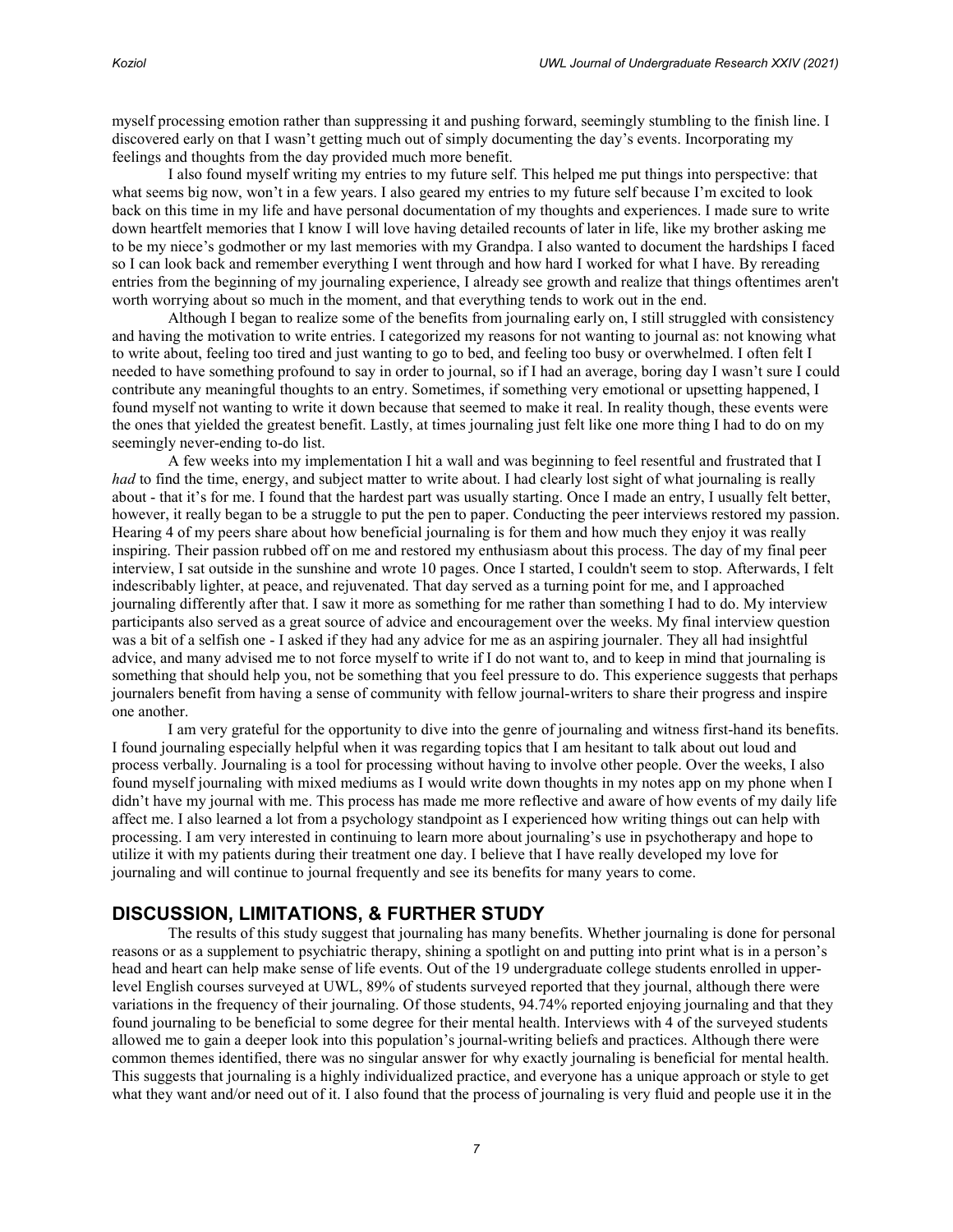way that is most beneficial for their current situation and needs. Journaling is a tool to serve a specific function for the individual, and the practice will look different depending on its intended function.

To gain a better understanding of how journaling can impact mental health, my interview with a professional licensed psychologist revealed that journaling is beneficial in the long-term through the process of rereading entries to self-monitor, promote self-awareness, and monitor personal growth. This suggests that through a psychological lens, journaling needs to be performed with the intention of reflection to promote behavioral change. Writing in a journal is a helpful therapeutic tool to process emotions and self-monitor reactions without the fear of self-disclosing to others.

Personally, through some trial and error, I also found journaling to be a beneficial practice. After changing my mindset and viewing journaling as a practice meant for me, rather than just another thing I had to do, I found journal-writing to be very helpful with processing emotions and events. I found it to be valuable in the moment to release emotions instead of keeping them all inside. I would often feel lighter and relieved to have let those thoughts and feelings out into the world, even if no one else would ever see them. I also came to view journaling as a tool for measuring personal growth. I feel inspired to leave an account of my life - a little piece of myself, the highs and lows, triumphs and failures for myself or others to look back on later. I am excited to be able to look back on this time and have an account of who I was compared to who I became.

This research could be expanded and studied further. Although sufficient for analyzing trends, my response rate and corresponding sample size of 19 is relatively small and I believe the research could benefit from replication with a larger sample size. In addition, almost the entire population identifies as female. It would be interesting to include more male and non-binary participants to determine if gender identification plays a role in how journaling is utilized and practiced. In addition, the population for this study consisted of students in upper-level English courses. Students who pursue English studies in college are likely to already be lovers of written word and find comfort in the act of writing. I hypothesize that college-level English students are more likely to turn to writing in a journal for a sense of comfort compared to students studying other disciplines. It would be interesting to survey students taking courses in other majors/departments to see if journaling is less frequently used and valued. Similarly, only collegeaged students were studied. This study could be expanded to students of different age and grade levels to determine if different age groups utilize journaling more or less than others, and if certain age groups see varying levels of benefit based on what individuals belonging to certain age groups tend to write about.

The literature suggests that journal-writing has numerous benefits in several settings such as in the classroom, as a part of therapeutic treatment, and for personal use. I believe the findings that highlight journaling's positive impact on the writer have several practical implications. Findings in writing studies suggests that journaling may be more regularly implemented in the classroom from a young age to aid students in emotional growth, academic pursuits, and writing skill improvement. The integration of journaling into popular pedagogy is worth further study to determine if children being taught journaling as a self-reflective tool from a young age is beneficial for their emotional and academic development. The psychological field also supports the claim that journaling is a useful tool for mental health healing and maintenance when journaling is used as a part of therapy. What I learned from this study will help inform and guide my professional development as I train to be a psychologist. I hope to further expand this research to learn more about the process and benefits of journal-writing.

Journaling appears to be a varied practice that looks different for everyone. Individuals have control over their practice, what they write about, and what function journaling serves for them. There is not necessarily a right or wrong way to journal. Rather, journaling is an open-ended genre that allows for the writer to guide their experience. In other words, the writer has the power to get out of journaling what they desire based on the effort and content they put into the practice. Journaling is a useful tool that I will continue to utilize and advocate for both personally and professionally.

### **ACKNOWLEDGEMENTS**

My biggest thanks to Dr. Thoune for guiding me along this process and for all the endless support and encouragement every step of the way. I would also like to thank my classmates in ENG 413 as well my parents for their encouragement, advice, and willingness to offer revision suggestions. Lastly, I would like to express my gratitude for the English department at UWL for their investment in me as a student as well as a person.

### **REFERENCES**

Asbury, E. T., Casey, J., & Desai, K. (2018). Family eJournal: Benefits of online guided group journaling for women. *Journal of Public Mental Health*, *17*(3), 135–141[. https://doi](https://doi-org.libweb.uwlax.edu/10.1108/JPMH-01-2018-0008)[org.libweb.uwlax.edu/10.1108/JPMH-01-2018-0008](https://doi-org.libweb.uwlax.edu/10.1108/JPMH-01-2018-0008)